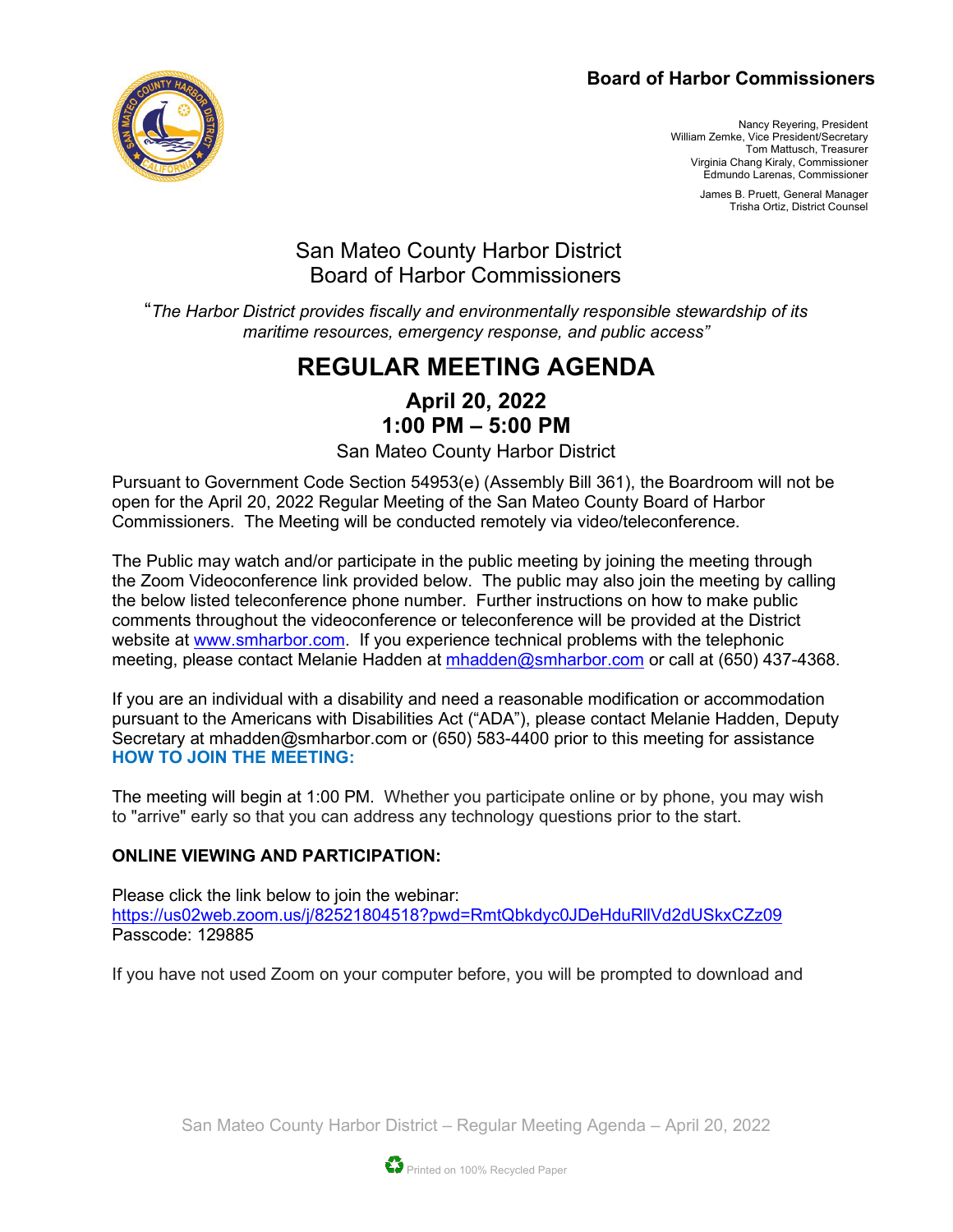install the Zoom software on your computer. If it is already installed, you may still be prompted to allow Zoom to run. Please enable the software to download and run to join the meeting via computer.

#### **AUDIO**

- BY COMPUTER AUDIO: When joining via the Zoom app, you will automatically be joined in via computer audio. You may be prompted to confirm that you wish to join via computer audio.
	- o Please ensure your computers speakers are enabled and sound is switched on.
- BY PHONE: If you are unable to join via computer, or do not have speakers or a microphone on your computer, you can dial in for audio. You may call any one of the meeting numbers below and enter the meeting ID and password when prompted.

+1 669 900 6833 (San Jose) +1 253 215 8782 (Tacoma) +1 346 248 7799 (Houston) +1 312 626 6799 (Chicago) +1 929 205 6099 (New York) +1 301 715 8592 (Germantown) +1 877 853 5257 (Toll Free) +1 888 475 4499 (Toll Free)

Webinar ID: 825 2180 4518 Passcode: 129885

#### **HOW TO MAKE A PUBLIC COMMENT OR ASK A QUESTION:**

If you would like to speak during the public comment portion of the meeting, you have the following options:

- **ONLINE**: Raise your hand in the meeting controls at the bottom of your screen.
- **PHONE**: Press \*9 to raise your hand to request to be unmuted to make comments.

**Note:** Please request to speak using the method from which you prefer to comment. For example, if you are joining via computer (for viewing) *and* phone (for audio/commenting), please raise your hand by dialing \*9 on the phone if you wish to use your phone to speak. If you wish to use your computer, please raise hand using the meeting controls at the bottom of your screen.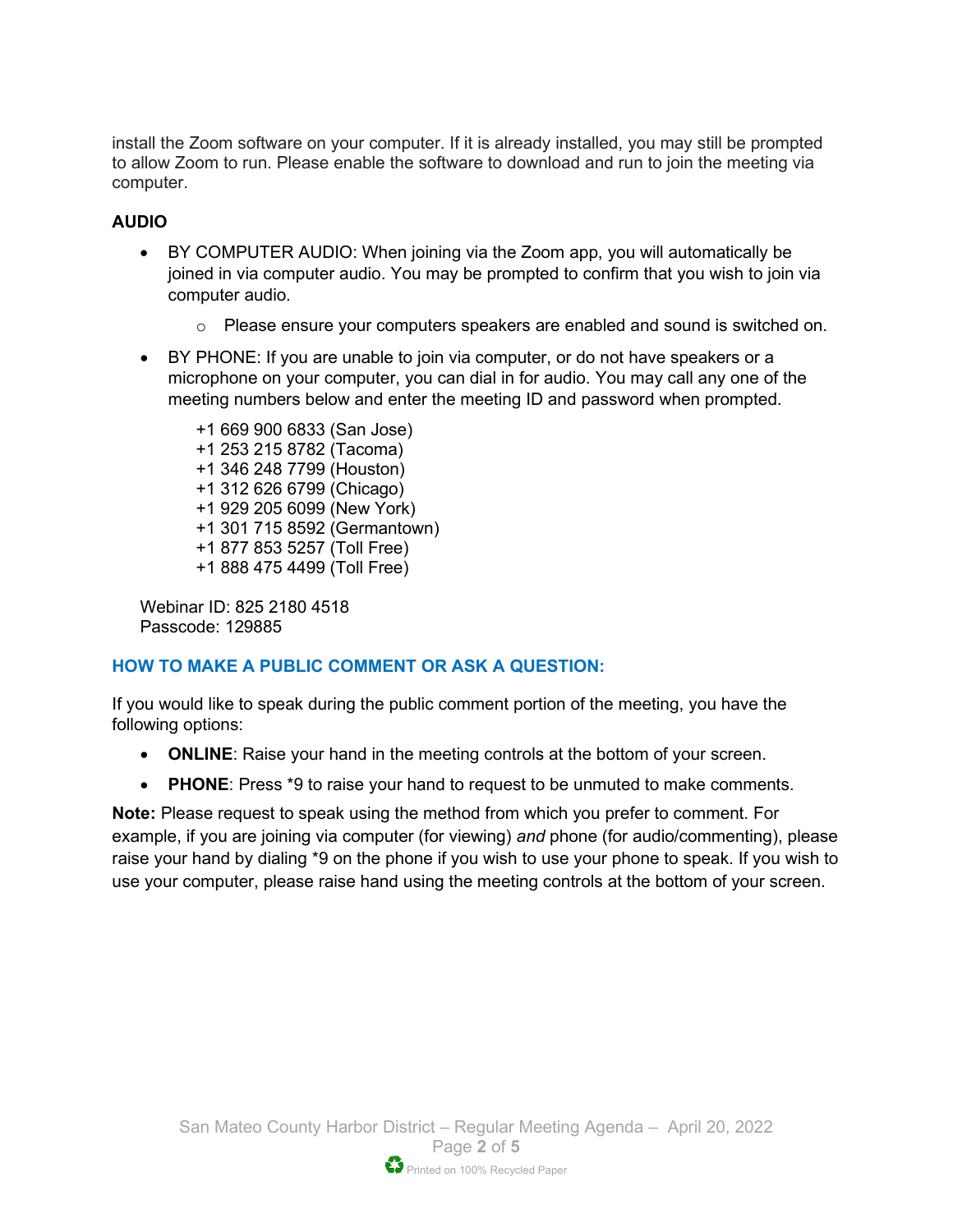# **A) Roll Call**

## **B) Public Comments/Questions**

The Public may directly address the Board of Harbor Commissioners for a limit of two (2) minutes, unless a request is granted for more time, on any item of public interest within the subject matter jurisdiction of the San Mateo County Harbor District, that is not on the Regular Agenda. If a member of the public wishes to address the Board on an agenda item, it is requested that the member of the public wait until the item is in discussion before following the instructions provided on making a public comment. The Chair will call your name at the appropriate time. Agenda material may be reviewed online at [www.smharbor.com.](http://www.smharbor.com/)

## **C) Consent**

All items on Consent are approved by one motion unless a Commissioner requests at the beginning of the meeting that an item be withdrawn or transferred to Discussion. Any item on Discussion may be transferred to Consent.

### **ITEMS PULLED FROM CONSENT WILL BE HEARD AFTER DISCUSSION ITEMS.**

- **1. [Bills and Claims \(Chan\)](https://smharbor.specialdistrict.org/files/a9b586b1f/2022_04_20_Item_1_Bills+and+Claims_Staff_Report.pdf)** Recommendation: Accept Pre-Approved Items in the amount of \$196,517.80 for March. Approve \$500,000 in Pre-Approved Items for May 2022.
- **2. Minutes – [Regular Meeting Minutes \(Hadden\)](https://smharbor.specialdistrict.org/files/72f062da6/2022_04_20_Item_2_Minutes_2022_03_16_Regular+Meeting.pdf)** Recommendation: Approve Minutes of the Regular Meeting of March 16, 2022
- **3. Minutes – [Special Meeting Minutes \(Hadden\)](https://smharbor.specialdistrict.org/files/0e2ce5e1c/2022_04_20_Item_3_Minutes+2022_04_08_Special+Meeting+Agenda.pdf)** Recommendation: Approve Minutes of the Special Meeting of April 8, 2022
- **4. [Monthly Capital Project Update \(Moren\)](https://smharbor.specialdistrict.org/files/104af8b75/2022_04_20_Item_4_Monthly_Capital_Project_Update_Staff+Report.pdf)** Information only
- **5. Third Quarter – [Fiscal Year 2022 \(A3-22\) Investment Report](https://smharbor.specialdistrict.org/files/fa9607015/2022_04_20_Item_5_Q3-22+Investment+Report+Staff+Report.pdf) (van Hoff)** Information only
- **6. [DBA KN Properties; Approve Assignment to Harbor Fuel Dock LLC, DBA](https://smharbor.specialdistrict.org/files/d6ed3546f/2022_04_20_Item_6_Pillar+Point+Fuel+and+Ice+Lease_Reassignment_Staff_Report.pdf)  [Harbor Fuel Dock \(van Hoff\)](https://smharbor.specialdistrict.org/files/d6ed3546f/2022_04_20_Item_6_Pillar+Point+Fuel+and+Ice+Lease_Reassignment_Staff_Report.pdf)** Recommendation: Approve a request by Keet Nerhan, DBA KN Properties ("Lessee") to assign its lease with the District (the "Lease") to Harbor Fuel Dock

San Mateo County Harbor District – Regular Meeting Agenda – April 20, 2022 Page **3** of **5**

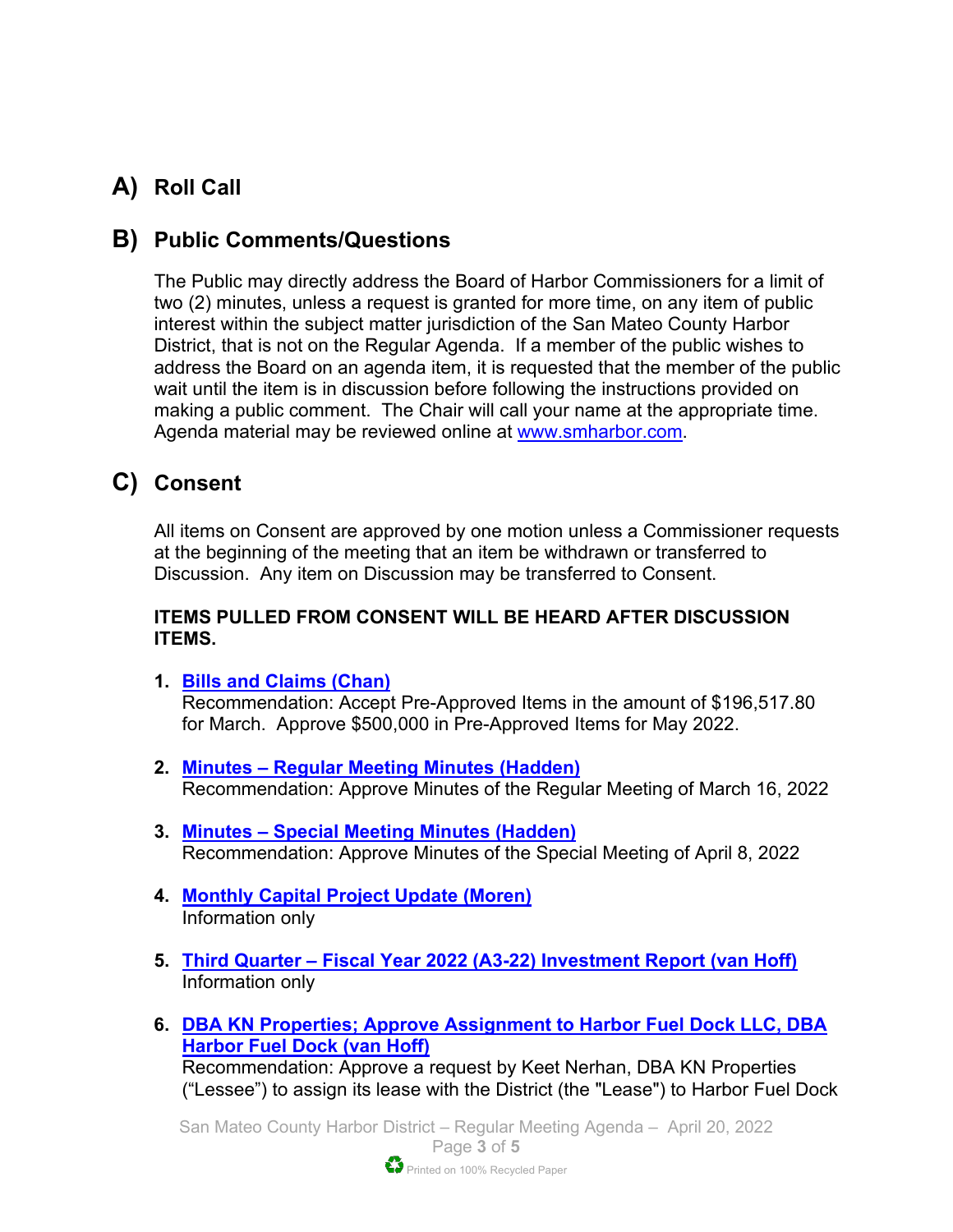LLC, DBA Harbor Fuel Dock and authorize General Manager to execute the Consent to Assignment of Lease.

### **D) Discussion**

**7. [San Mateo County Harbor District 2022 Master Plan \(Pruett\)](https://smharbor.specialdistrict.org/files/7be2eb9a1/2022_04_20_Item_7_Master_Plan_Final_Staff_Report.pdf)** 

Recommendation: The Master Plan dated March 2022 is approved and adopted by the San Mateo County Harbor District and further, the General Manager is directed to consider the approved Master Plan in the 2022/2023 Budget development.

**8. [Vessel Relocation Emergency Expenditure Authorization Pillar Point](https://smharbor.specialdistrict.org/files/3d0a6ab2f/2022_04_20_Item_8_Vessel+Relocation+Staff+Report+Vessel+Relocation+Emer+Expen.pdf)  Harbor [\(Moren\)](https://smharbor.specialdistrict.org/files/3d0a6ab2f/2022_04_20_Item_8_Vessel+Relocation+Staff+Report+Vessel+Relocation+Emer+Expen.pdf)**

Recommendation: Retroactively authorize an emergency expenditure of \$28,510 by the General Manager to relocate the 94' tug vessel "Caleb" from the Pillar Point Harbor Work Dock to anchorage in the outer harbor.

- **9. [Pillar Point Harbor West Trail Living Shoreline Project Update and](https://smharbor.specialdistrict.org/files/aefce55f5/2022_04_20_Item_9_PPH+West+Trail+Living+Shoreline+Project+Staff+Report.pdf)  [Construction Change Order/Quantity Overruns Consideration](https://smharbor.specialdistrict.org/files/aefce55f5/2022_04_20_Item_9_PPH+West+Trail+Living+Shoreline+Project+Staff+Report.pdf) (Moren)**  Recommendation: Approve the West Trail Living Shoreline Project construction Change Order and Quantity Overruns totaling \$56,225.08 above the previously approved project total cost of \$2,277,094.60.
- **10[.AT&T Redundant Internet Services Installation at District Office \(Zuroski\)](https://smharbor.specialdistrict.org/files/03610d638/2022_04_20_Item_10_ATT+Redundant+Internet+Services+Staff+Report.pdf)**

Recommendation: To establish redundant internet connection to support connectivity, public access, and employee productivity, approve procurement of equipment and labor in the amount of \$53,232.55, to install an AT&T fiberoptic cable and associated equipment at the Harbor District Office located at 504 Avenue Alhambra, and further, authorize the General Manager to execute the associated work order.

- **11.Preliminary Budget- [Fiscal Year 2022/23 Operating Budget and Five-Year](https://www.smharbor.com/files/83d423652/2022_04_20_Item_11_Preliminary_Budget_Staff_Report.pdf)  [Capital Improvement Program; Adopt Resolution No. 22-11 \(van Hoff\)](https://www.smharbor.com/files/83d423652/2022_04_20_Item_11_Preliminary_Budget_Staff_Report.pdf)** Recommendation: Adopt Resolution No. 22-11 approving the Preliminary Budget- Fiscal Year (FY) 2022/23 Operating Budget and Five-Year Capital Improvement Program.
- **12[.Oyster Point Marina SMCHD Liaison Committee Report –](https://smharbor.specialdistrict.org/files/42e3e9900/2022_04_20_Item_12_OPM_Liaison_SMCH_CIP_Meeting.pdf) Capital [Improvement Projects \(Mattusch/Zemke\)](https://smharbor.specialdistrict.org/files/42e3e9900/2022_04_20_Item_12_OPM_Liaison_SMCH_CIP_Meeting.pdf)**  Information Only
- **13[.Oyster Point Marina Joint Liaison Committee Report](https://www.smharbor.com/files/661a48449/2022_04_20_Item_13_OPM_Liaison_Report.pdf) (Mattusch/Zemke)** Information Only